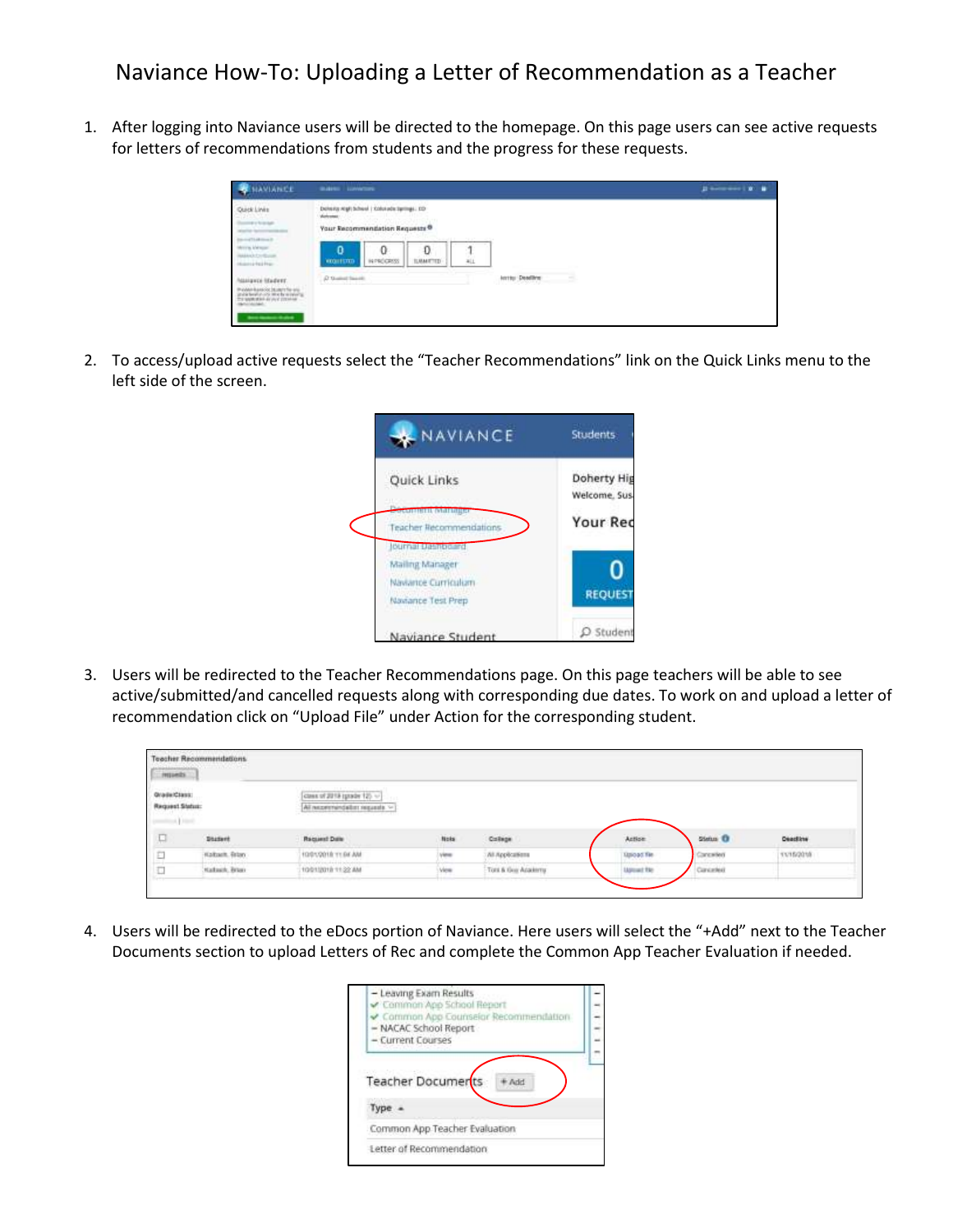5. To upload a Letter of Recommendation, select "Upload a File". Users will be asked to select which application they would like their letter of rec to be applied to. Users can select for the letter to go to all applications or one single application.

| <b>B</b> Limitation | mature. <sup>4</sup>                                                                                                           |
|---------------------|--------------------------------------------------------------------------------------------------------------------------------|
|                     | <b><i>Those Divine</i></b>                                                                                                     |
| Prepons a Form      | Topic <sup>18</sup>                                                                                                            |
|                     | Person Christen                                                                                                                |
|                     | The Nation *                                                                                                                   |
|                     | <b>COMMENT</b><br>Bown                                                                                                         |
|                     | Principal servicement stered GMSM.                                                                                             |
|                     | in service between a magnesia<br><b>TEP</b> Sales<br>Assessing processing time is surrently last than<br>Colorado<br>Casimia . |

6. Users will then need to select the type of document. Letter of Recommendation should be the only option. After selecting this option, users will upload the file by selecting "Browse" and choosing the letter. Suggested file types are word docs or pdfs.

| <b>Upload a File</b><br>z. | Application: <sup>as</sup>                                  |
|----------------------------|-------------------------------------------------------------|
|                            | Pinnen Choose                                               |
| Prepara a Form             |                                                             |
|                            | <b><i>Sales Choose</i></b>                                  |
|                            | <b>Letter of Recommendation</b><br>Fria Namme               |
|                            | Chicago P<br><b>Micheler</b>                                |
|                            | Hills called vize connect exceed bitten.                    |
|                            |                                                             |
|                            | Average processing time is currently less than<br>1 minute. |

7. Once the file has been selected users will click "Upload File" and the document will be uploaded.

| rocessing time is currently less than |  |
|---------------------------------------|--|
| plant Fits.                           |  |

8. Teachers may also need to complete the Common App Teacher Evaluation. To do this user will select the "+Add" button from the homepage and click on the "Prepare a Form" tab.

| Upload a File |         |
|---------------|---------|
| Prepam a Form | ET LASE |